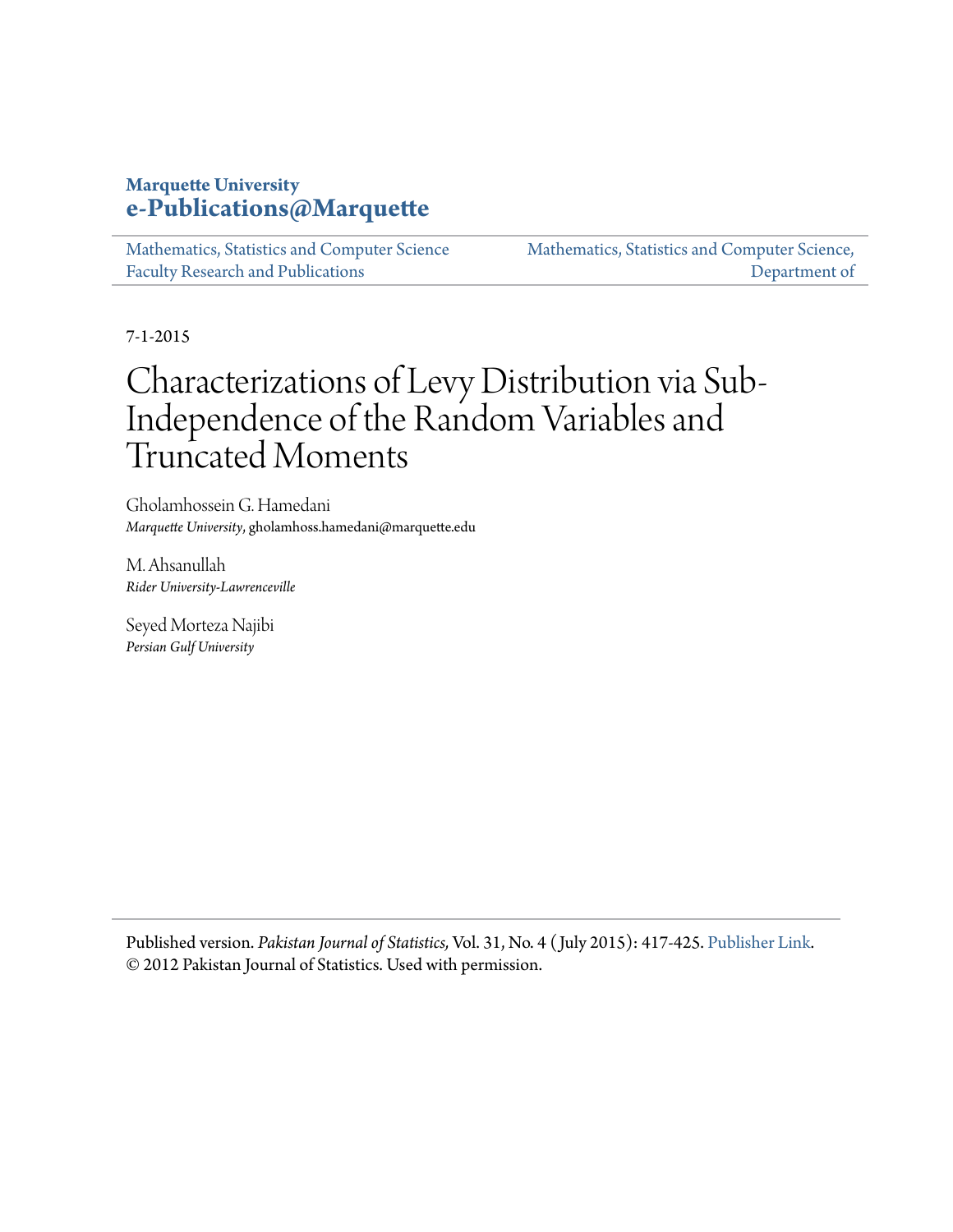# **CHARACTERIZATIONS OF LEVY DISTRIBUTION VIA SUB-INDEPENDENCE OF THE RANDOM VARIABLES AND TRUNCATED MOMENTS**

# **G.G. Hamedani<sup>1</sup> , M. Ahsanullah<sup>2</sup>** and **S.M. Najibi<sup>3</sup>**

<sup>1</sup> Department of Mathematics, Statistics and Computer Science Marquette University, Milwaukee, WI. 53201-1881, USA Email: gholamhoss.hamedani@marquette.edu

 $2$  Department of Management Sciences, Rider University Lawrenceville, NJ. 08648, USA. Email: [ahsan@rider.edu](mailto:ahsan@rider.edu)

<sup>3</sup> Department of Statistics, Persian Gulf University Bushehr, Iran, 75169. Email: sm\_najibi@sbu.ac.ir

#### **ABSTRACT**

The concept of sub-independence is based on the convolution of the distributions of the random variables. It is much weaker than that of independence, but is shown to be sufficient to yield the conclusions of important theorems and results in probability and statistics. It also provides a measure of dissociation between two random variables which is much stronger than uncorrelatedness. Following Ahsanullah and Nevzorov (2014), we present certain characterizations of Levy distribution based on: (i) the sub-independence of the random variables; (ii) a simple relationship between two truncated moments; (iii) conditional expectation of certain function of the random variable. In case of independence, characterization (i) reduces to that of Ahsanullah and Nevzorov (2014).

#### **KEYWORD**

Sub-independence, Characterization, Levy distribution, Truncated moments.

#### **1. INTRODUCTION**

In designing a stochastic model for a particular modeling problem, an investigator will be vitally interested to know if their model fits the requirements of a specific underlying probability distribution. Consequently, the investigator relies on the characterizations of the selected distribution. Generally speaking, the problem of characterizing a distribution is an important problem which has recently attracted the attention of many researchers, resulting in various characterizations reported in many different directions. The present work deals with the characterizations of Levy distribution. These characterizations are based on: (i) the sub-independence of random variables; (ii) a simple relationship between two truncated moments; (iii) conditional expectation of certain function of the random variable.

For the sake of completeness we will state below a few definitions related to the concept of sub-independence. The concept of sub-independence is stated as follows: The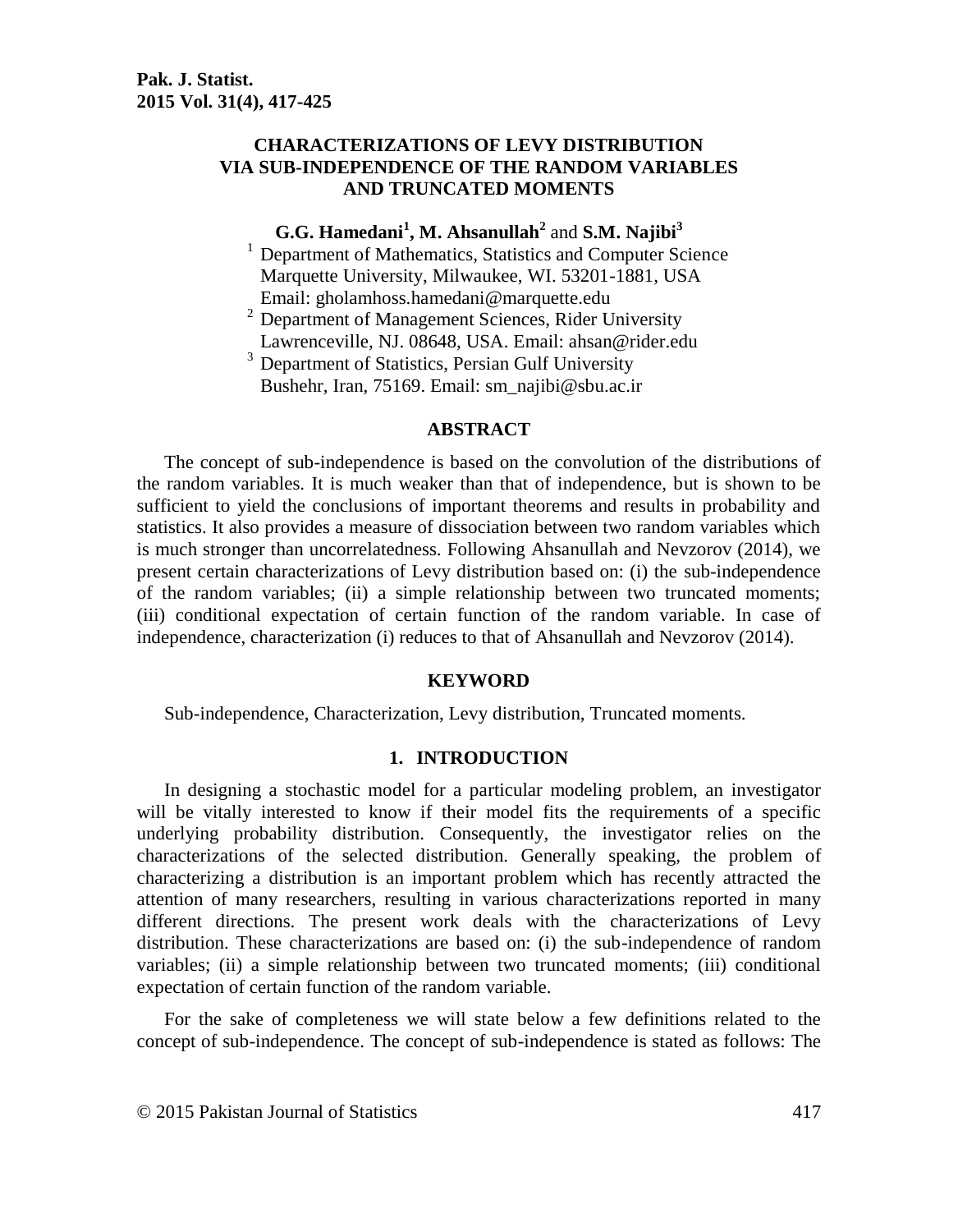*rv*'s (random variables) *X* and *Y* with *cdf* 's (cumulative distribution functions)  $F_X$ 

and 
$$
F_Y
$$
 are *s.i.* (sub-independent) if the *cdf* of  $X + Y$  is given by  
\n
$$
F_{X+Y}(z) = (F_X * F_Y)(z) = \int_{\mathbb{R}} F_X(z - y) dF_Y(y), \quad z \in \mathbb{R},
$$
\n(1.1)

or equivalently if and only if

quivalently if and only if  
\n
$$
\varphi_{X+Y}(t) = \varphi_{X,Y}(t,t) = \varphi_X(t)\varphi_Y(t), \text{ for all } t \in \mathbb{R},
$$
\n(1.2)

where  $\varphi_X$ ,  $\varphi_Y$ ,  $\varphi_{X+Y}$  and  $\varphi_{X,Y}$  are *cf* '*s* (characteristic functions) of *X*, *Y*, *X* + *Y* and  $(X, Y)$ , respectively.

The equations  $(1.1)$  and  $(1.2)$  above are in terms of *cdf* and *cf*. The definition of sub-independence in terms of events, similar to that of independence, is as follows. Let  $(X,Y): \Omega \to \mathbb{R}^2$  be a discrete random vector with range  $\Re(X,Y) = \{(x_i, y_j): i, j = 1, 2, ...\}$ (finitely or infinitely countable). Consider the events

$$
A_i = \left\{\omega \in \Omega : X(\omega) = x_i\right\}, B_j = \left\{\omega \in \Omega : Y(\omega) = y_j\right\}
$$

and

$$
A^{z} = \{ \omega \in \Omega : X(\omega) + Y(\omega) = z \}, \ z \in \mathfrak{R}(X+Y),
$$

where, as usual,  $X(\omega)$  is the value of the random variable X at the point  $\omega$  in the sample space  $\Omega$ .

#### **Definition 1.1**

The discrete  $rv's \ X$  and Y are *s.i.* if for every  $z \in \Re(X + Y)$ 

$$
P(A^z) = \sum_{i,j,x_i+y_j=z} P(A_i)P(B_j).
$$
 (1.3)

For the continuous case, we observe that the half-plane  $H = \{(x, y): x + y < 0\} (\subseteq \mathbb{R}^2)$ can be written as a countable disjoint union of rectangles:

$$
H=\cup_{i=1}^{\infty}E_i\times F_i,
$$

where  $E_i$  and  $F_i$  are intervals. Now, let  $(X,Y): \Omega \to \mathbb{R}^2$  be a continuous random vector and for  $c \in \mathbb{R}$ , let

 $A_c = \{\omega \in \Omega : X(\omega) + Y(\omega) < c\}$ 

and

$$
A_i^{(c)} = \left\{\omega \in \Omega: X(\omega) - \frac{c}{2} \in E_i\right\}, B_i^{(c)} = \left\{\omega \in \Omega: Y(\omega) - \frac{c}{2} \in F_i\right\}.
$$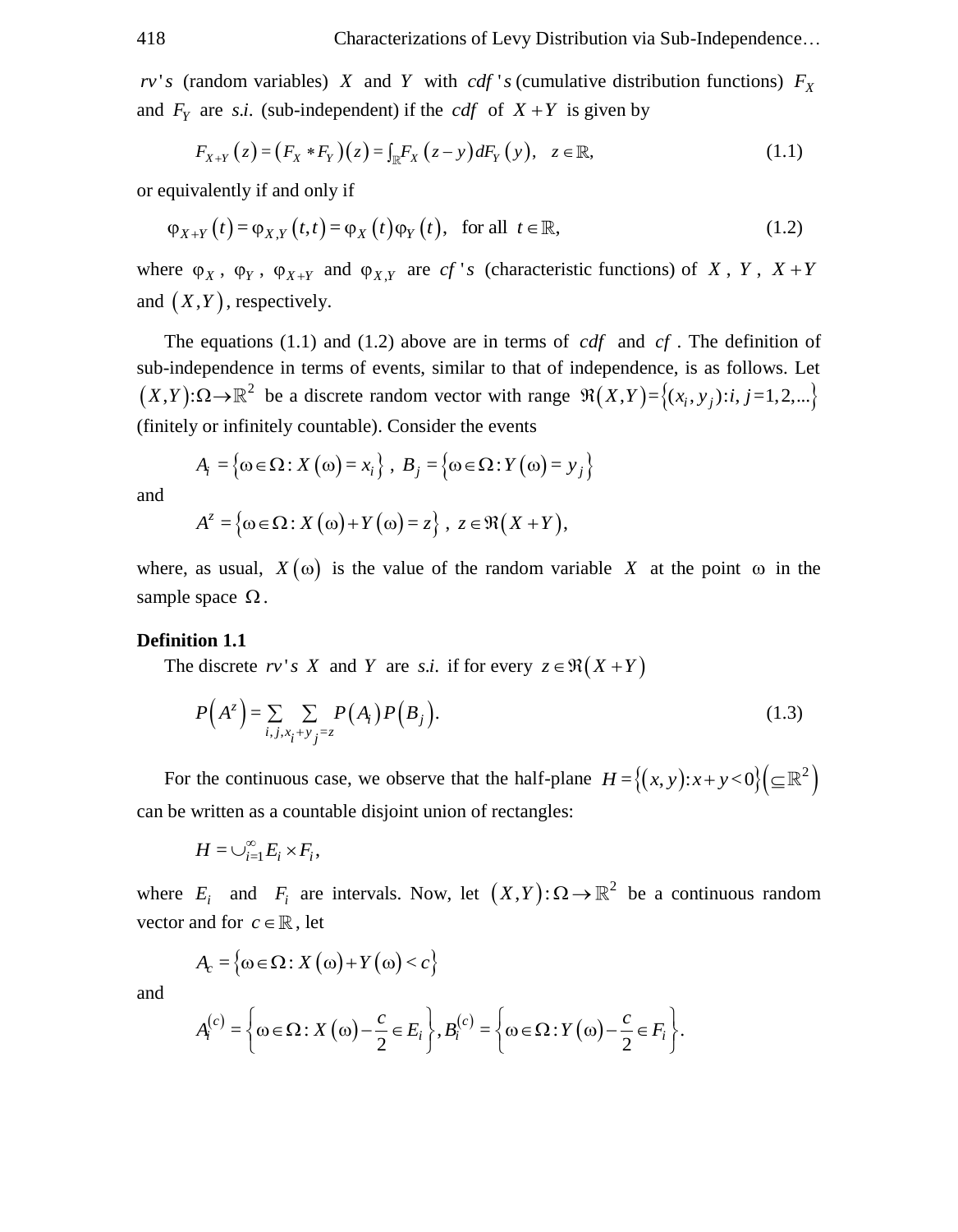Hamedani, Ahsanullah and Najibi 419

#### **Definition 1.2**

The continuous  $rv's \ X$  and Y are *s.i.* if for every  $c \in$ 

$$
P(A_c) = \sum_{i=1}^{\infty} P\left(A_i^{(c)}\right) P\left(B_i^{(c)}\right). \tag{1.4}
$$

#### **Remarks 1.3**

(*a*) The discrete  $rv$ 's  $X$ ,  $Y$  and  $Z$  are s.*i*. if (1.3) holds for any pair and

$$
P(As) = \sum_{i,j,k, x_i + y_j + z_k = s} \sum P(A_i) P(B_j) P(C_k).
$$
 (1.5)

For *p* variate case we need  $2^p - p - 1$  equations of the above form. (b) The representation (1.2) can be extended to the multivariate case as well. (c) For a detailed treatment of the concept of sub-independence, we refer the interested reader to Hamedani (2013).

Ahsanullah and Nevzorov (2014) consider the Levy distribution with parameters 0 and  $\sigma(Lev(0,\sigma))$  whose *pdf* (probability density function) and *cf* are respectively given by

$$
f(x) = f(x; 0, \sigma) = \sqrt{\frac{\sigma}{2\pi}} x^{-3/2} e^{-\frac{\sigma}{2x}}, \quad x > 0,
$$
\n(1.6)

and

 $\varphi(t) = e^{-\sqrt{-2i\sigma t}}$ .

They presented the following characterization of  $Lev(0,\sigma)$  distribution.

#### **Theorem 1.4**

Let  $X_1, X_2, X_3$  be independent and identically distributed absolutely continuous random variables with *cdf*  $F(x)$  and *pdf*  $f(x)$ . We assume  $F(0)=0$  and  $F(x)>0$ for all  $x > 0$ . Then  $X_1$  and  $(X_2 + X_3)/4$  are identically distributed if and only if  $F(x)$ has the  $Lev(0,\sigma)$  distribution.

In subsection 2.1 below, we present similar characterization based on the concept of sub-independence which in turn is stronger than Theorem 1.4.

#### **2. CHARACTERIZATION RESULTS**

In this section we present characterizations of  $Lev(0, \sigma)$  distribution in three different directions (i)-(iii) mentioned in the Introduction.

#### **2.1 Characterizations via Sub-Independence of the Random Variables**

We present here two Lemmas characterizing  $Lev(0,\sigma)$  distribution.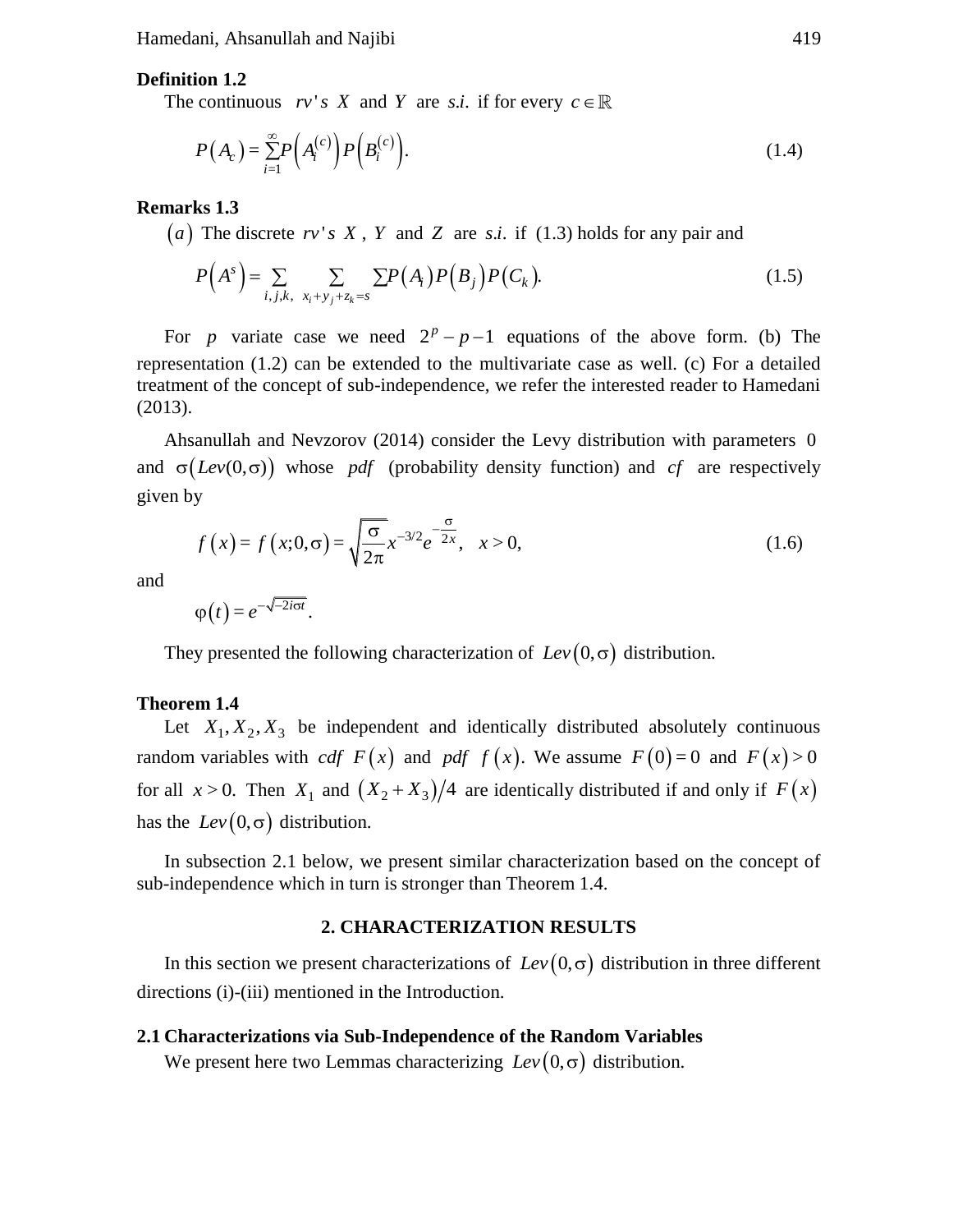#### **Lemma 2.2.1**

Let  $X_1, X_2, X_3$  be identically distributed continuous random variables with *cdf*  $F(x)$  and *pdf*  $f(x)$ . We assume  $F(0)=0$  and  $F(x)>0$  for all  $x>0$ . If *d*)  $X_1 \sim Lev(0, \sigma)$  and *e*) the random variables  $\frac{X_2}{4}$ 4  $\frac{X_2}{\cdot}$  and  $\frac{X_3}{\cdot}$ 4  $\frac{X_3}{\cdot}$  are *s.i.*, then  $(X_2 + X_3)/4 \sim Lev(0, \sigma)$ .

#### **Proof:**

In view of *e*) , we have

In view of *e*), we have  
\n
$$
\varphi_{(X_2+X_3)/4}(t) = \left(\varphi_{(X_2)/4}(t)\right)^2 = \left(\varphi_{X_1}(t/4)\right)^2 = \left(e^{-\frac{1}{2}\sqrt{-2i\sigma t}}\right)^2 = e^{-\sqrt{-2i\sigma t}},
$$
\ni.e.,  $(X_2 + X_3)/4 \sim Lev(0, \sigma)$ .

#### **Lemma 2.2.2.**

Let  $X_1, X_2, X_3$  be identically distributed continuous random variables with *cdf*  $F(x)$  and pdf  $f(x)$ . We assume  $F(0)=0$  and  $F(x)>0$  for all  $x>0$ . If f the random variables  $X_1$  and  $(X_2 + X_3)/4$  are identically distributed and *i*) for each  $n = 1, 2, \dots$ , the random variables  $\frac{\Lambda_2}{2^{2n}}$  $\frac{X_2}{2^{2n}}$  and  $\frac{X_3}{2^{2n}}$  $\frac{X_3}{2^{2n}}$  are *s.i.*, then  $X_1 \sim Lev(0, \sigma)$ .

#### **Proof:**

In view of f  $\int$  and i  $\int$  (for  $n = 1$ ), we have

$$
\varphi_{X_1}(t) = \left(\varphi_{X_1}\left(t/2^2\right)\right)^2,
$$

and in view of *i*) , we arrive at

$$
\varphi_{X_1}(t) = (\varphi_{X_1}(t/2^2))^2 = ... = (\varphi_{X_1}(t/2^{2n}))^{2^n}, n = 1, 2, ...
$$

Now, the rest follows as in the proof of Theorem 1.4 (Ahsanullah and Nevzotov (2014), page 211).

#### **2.2 Characterizations based on Two Truncated Moments**

In this subsection we present characterizations of Levy distribution in terms of a simple relationship between two truncated moments. We like to mention here the works of Glänzel (1987,1990), Glänzel and Hamedani (2001) and Hamedani (2002,2006) in this direction. Our characterization results presented here will employ an interesting result due to Glänzel (1987) (Theorem 2.2.1 below). The advantage of the characterizations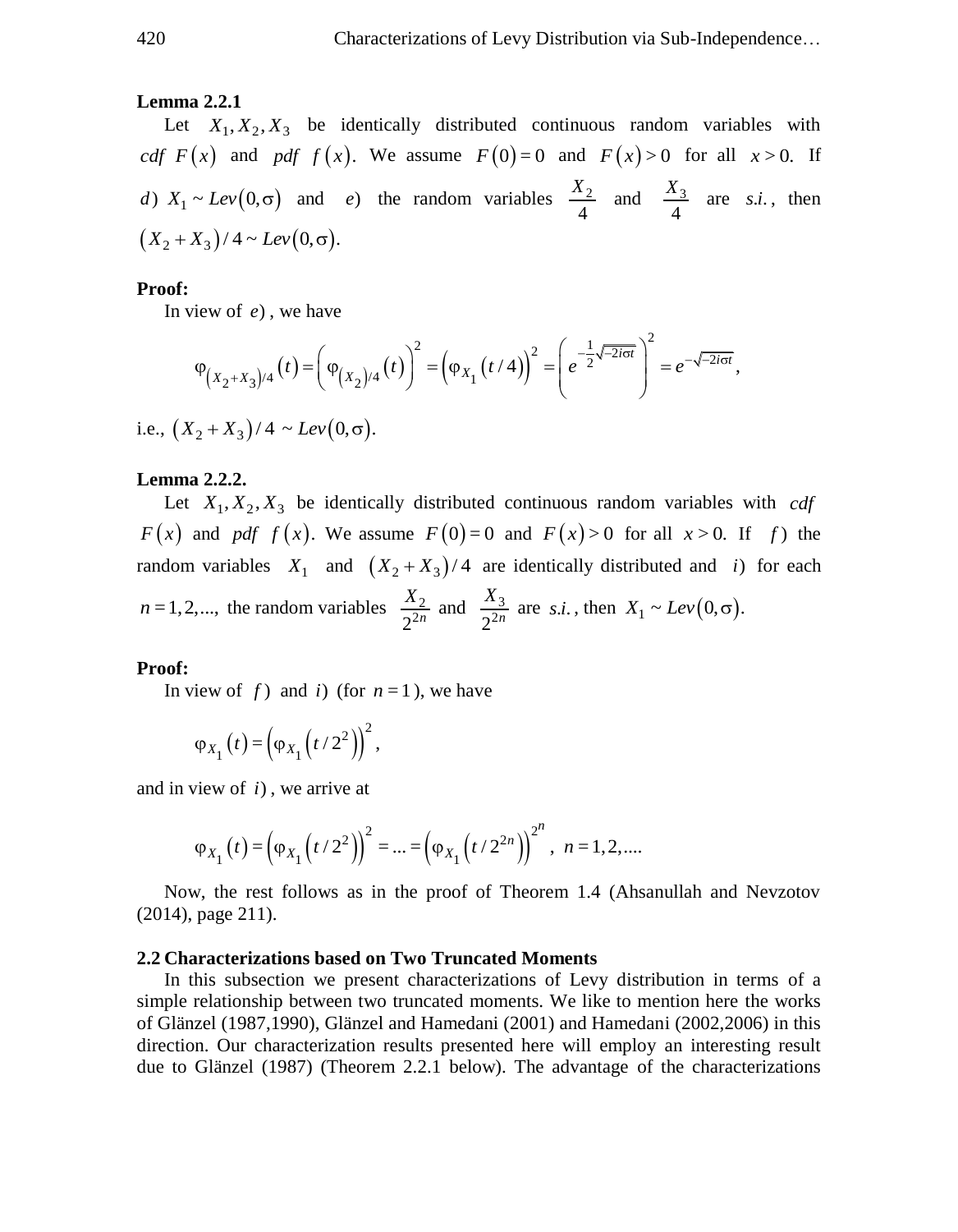given here is that, *cdf F* need not have a closed form and are given in terms of an integral whose integrand depends on the solution of a first order differential equation, which can serve as a bridge between probability and differential equation.

#### **Theorem 2.2.1**

Let  $(\Omega, \mathcal{F}, P)$  be a given probability space and let  $I = [a, b]$  be an interval for some Let  $(s_2, y_1, y_2)$  be a given probability space and let  $I = [a, b]$  be an interval for some  $a < b$   $(a = -\infty, b = \infty$  might as well be allowed). Let  $X : \Omega \rightarrow I$  be a continuous random variable with the distribution function  $F$  and let  $g$  and  $h$  be two real functions defined on *I* such that

$$
E[g(X)|X \ge x] = E[h(X)|X \ge x] \eta(x), x \in I,
$$

is defined with some real function  $\eta$ . Assume that  $g$ ,  $h \in C^1(I)$ ,  $\eta \in C^2(I)$  and F is twice continuously differentiable and strictly monotone function on the set *I* . Finally, assume that the equation  $h\eta = g$  has no real solution in the interior of I. Then F is uniquely determined by the functions  $g$ ,  $h$  and  $\eta$ , particularly

$$
F(x) = \int_a^x C \left| \frac{\eta'(u)}{\eta(u)h(u) - g(u)} \right| \exp(-s(u)) du,
$$

where the function *s* is a solution of the differential equation  $s' = \frac{\eta' h}{\eta h - g}$ η  $\frac{1}{\eta h}$  and *C* is a constant, chosen to make  $\int_I dF = 1$ .

We like to mention that this kind of characterization based on the ratio of truncated moments is stable in the sense of weak convergence, in particular, let us assume that there is a sequence  $\{X_n\}$  of random variables with distribution functions  $\{F_n\}$  such that the functions  $g_n$ ,  $h_n$  and  $n_n$  ( $n \in \mathbb{N}$ ) satisfy the conditions of Theorem 2.2.1 and let  $g_n \to g$ ,  $h_n \to h$  for some continuously differentiable real functions g and h. Let, finally, X be a random variable with distribution F. Under the condition that  $g_n(X)$ and  $h_n(X)$  are uniformly integrable and the family  $\{F_n\}$  is relatively compact, the sequence  $X_n$  converges to X in distribution if and only if  $\eta_n$  converges to  $\eta$ , where

$$
\eta(x) = \frac{E[g(X)|X \ge x]}{E[h(X)|X \ge x]}.
$$

This stability theorem makes sure that the convergence of distribution functions is reflected by corresponding convergence of the functions  $g$ ,  $h$  and  $\eta$ , respectively. It guarantees, for instance, the 'convergence' of characterization of the Wald distribution to that of the Lévy-Smirnov distribution if  $\alpha \rightarrow \infty$ , as was pointed out in Glänzel and Hamedani (2001).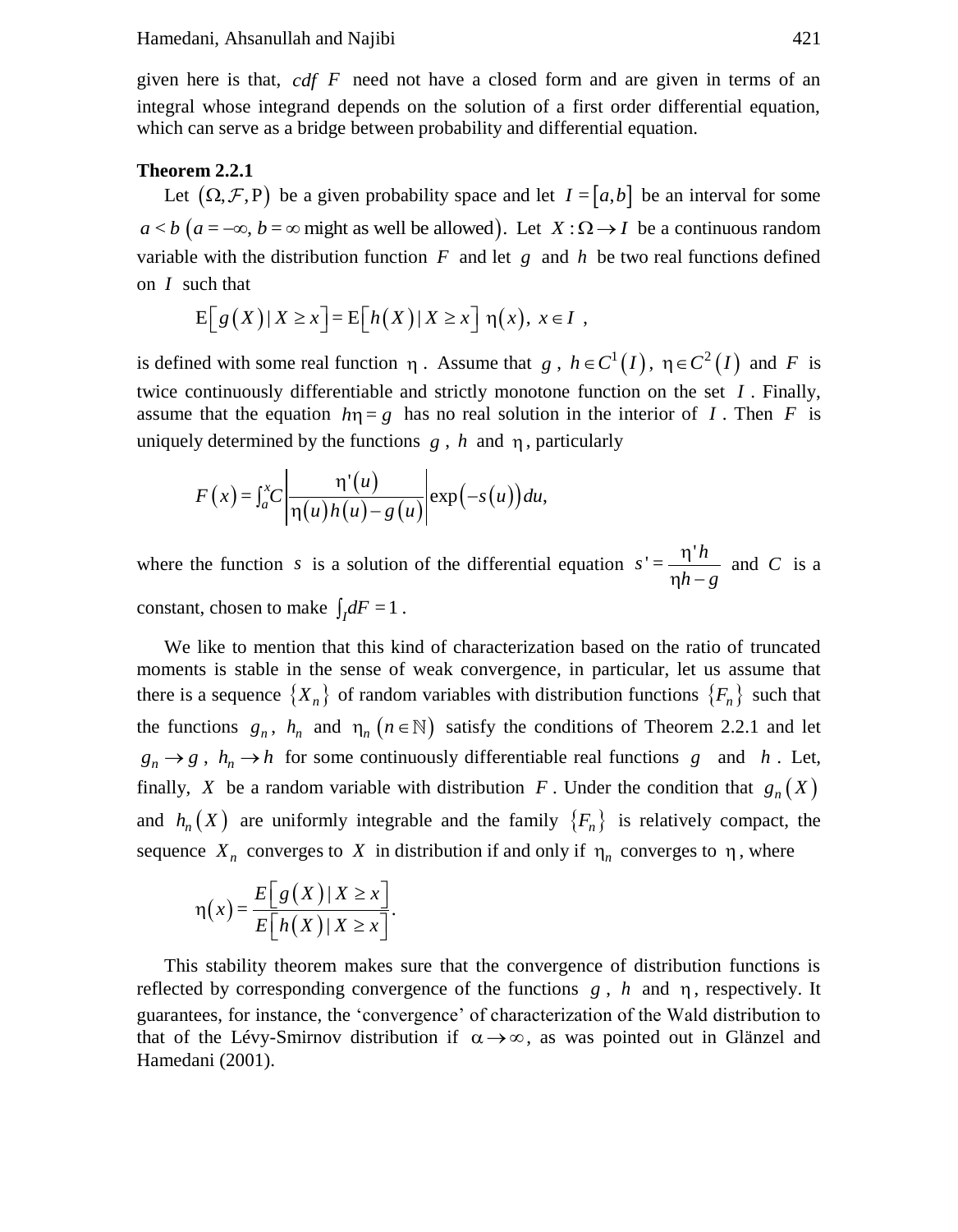### **Remarks 2.2.2**

In Theorem 2.2.1, the interval  $I$  need not be closed since the condition is only on the interior of *I*.

#### **Proposition 2.2.3**

Let  $X : \Omega \to (0, \infty)$  be a continuous random variable and let  $h(x) = x^{-1/2}$  and  $g(x) = x^{-1/2} e^{-2x}$  $f^{-1/2}e^{-\frac{\sigma}{2x}}$  for  $x \in (0, \infty)$ . The *pdf* of *X* is (1.6) if and only if the function  $\eta$ defined in Theorem 2.2.1 has the form

$$
\eta(x) = \frac{1}{2} \left( 1 + e^{-\frac{\sigma}{2x}} \right), \quad x > 0.
$$

#### **Proof:**

Let  $X$  have density  $(1.6)$ , then

X have density (1.6), then  
\n
$$
(1 - F(x)) \mathbb{E}\left[h(X) | X \ge x\right] = \sqrt{\frac{2}{\sigma \pi}} \left(1 - e^{-\frac{\sigma}{2x}}\right), \quad x > 0,
$$

and

$$
(1 - F(x)) \mathbb{E}\left[g\left(X\right)| X \geq x\right] = \sqrt{\frac{1}{2\sigma\pi}} \left(1 - e^{-\frac{\sigma}{x}}\right), \quad x > 0,
$$

and finally

ally  
\n
$$
\eta(x)h(x) - g(x) = \frac{1}{2}x^{-1/2}\sqrt{\frac{2}{\sigma\pi}}\left(1 - e^{-\frac{\sigma}{2x}}\right) > 0 \text{ for } x > 0.
$$

Conversely, if  $\eta$  is given as above, then

$$
s'(x) = \frac{\eta'(x)h(x)}{\eta(x)h(x) - g(x)} = \frac{\frac{\sigma}{2}x^{-2}e^{-\frac{\sigma}{2x}}}{\left(1 - e^{-\frac{\sigma}{2x}}\right)}, \quad x > 0,
$$

and hence

$$
s(x) = -\log\left\{\left(1 - e^{-\frac{\sigma}{2x}}\right)\right\}, \quad x > 0.
$$

Now, in view of Theorem 2.2.1, *X* has density (1.6).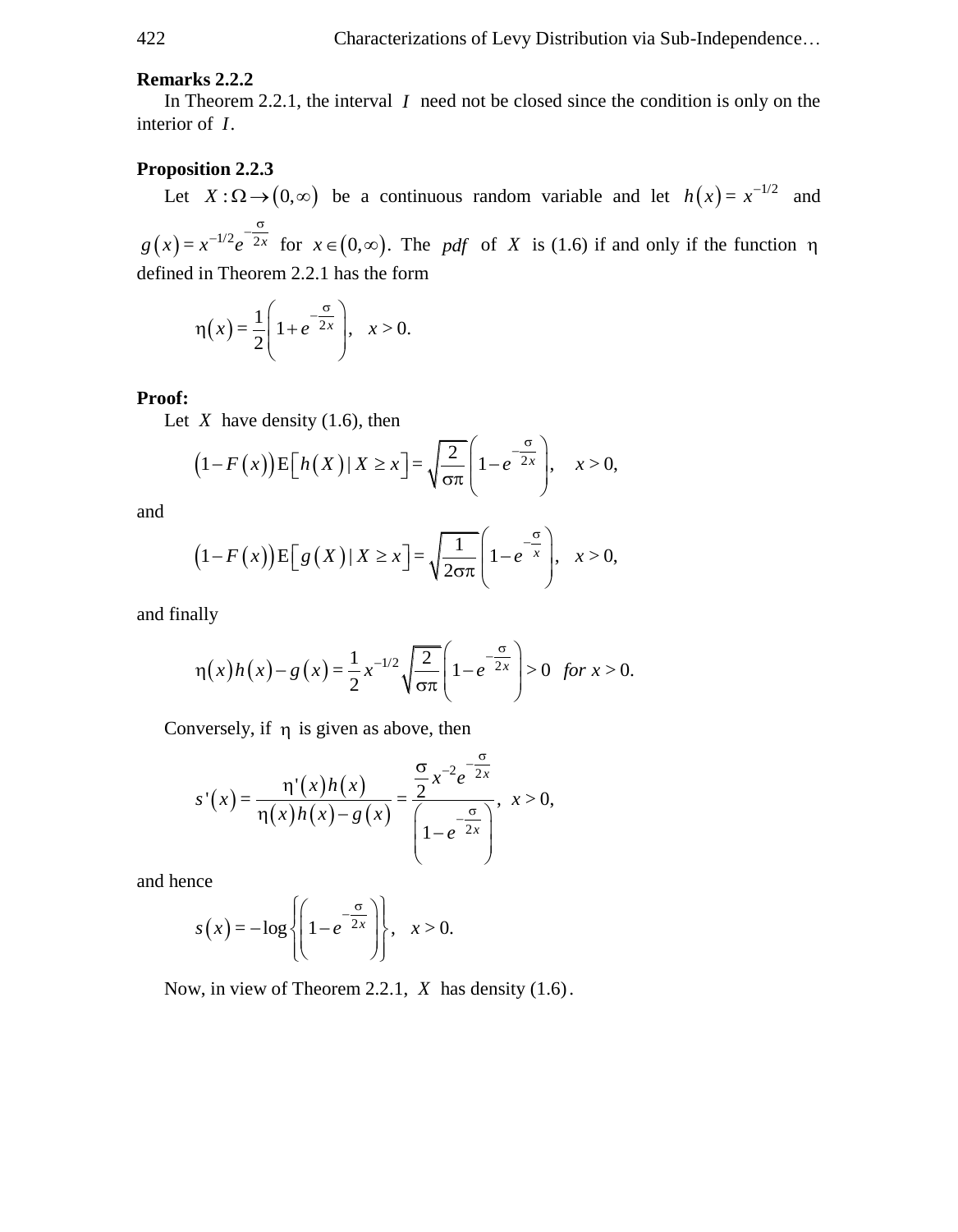Hamedani, Ahsanullah and Najibi 423

## **Corollary 2.2.4**

Let  $X : \Omega \to (0, \infty)$  be a continuous random variable and let  $h(x)$  be as in Proposition 2.2.3. The *pdf* of X is  $(1.6)$  if and only if there exist functions g and  $\eta$ defined in Theorem 2.2.1 satisfying the differential equation

$$
\frac{\eta'(x)h(x)}{\eta(x)h(x)-g(x)} = \frac{\frac{\sigma}{2}x^{-2}e^{-\frac{\sigma}{2x}}}{\left(1-e^{-\frac{\sigma}{2x}}\right)}, \quad x>0.
$$

#### **Remarks 2.2.5**

A) The general solution of the differential equation in Corollary 2.2.4 is  
\n
$$
\eta(x) = \left(1 - e^{-\frac{\sigma}{2x}}\right)^{-1} \left[-\int_{0}^{\infty} \frac{x^{-3/2} e^{-\frac{\sigma}{2x}} g(x) dx + D\right],
$$

for  $x > 0$ , where *D* is a constant. One set of appropriate functions is given in Proposition 2.2.3 with  $D = \frac{1}{2}$ .

B) Clearly there are other triplets of functions  $(h, g, \eta)$  satisfying the conditions of Theorem 2.2.1.

#### **2.3 Characterizations based on Certain Function of the Random Variable**

We assume, without loss of generality, that the parameter  $\sigma$  of Levy distribution is 1. We start with the following simple lemma.

#### **Lemma 2.3.1**

Let  $X : \Omega \to (0, \infty)$  be a continuous positive random variable with twice differentiable and strictly increasing *cdf*  $F(x)$  and corresponding *pdf*  $f(x)$  with  $f(0) > 0$ . Let  $h_1(x)$  be a function on  $(0, \infty)$  with  $E[h_1(X)] < \infty$  and  $h_2(x)$  be a differentiable function on  $(0, \infty)$  such that  $\int_0^{\infty} \frac{h_1(x) - h'_2(x)}{h'_1(x)} dx$  $(x)$  $a_1(x) - a_2$ <sup>0</sup>  $h_2$  $\frac{h_1(x)-h'_2(x)}{h_2(x)}dx$  $\int_0^\infty \frac{h_1(x) - h'_2(x)}{h_1(x)} dx$  exists. Then

$$
E\Big[h_1(X) \,|\, X \le x\Big] = h_2\big(x\big)\Bigg(\frac{f\big(x\big)}{F\big(x\big)}\Bigg), \quad x > 0
$$

implies

$$
f(x) = c \exp \left\{ \int_0^x \frac{h_1(u) - h_2'(u)}{h_2(u)} du \right\}, \quad x > 0
$$

where *c* is chosen so the  $\int_0^\infty f(x) dx = 1$ .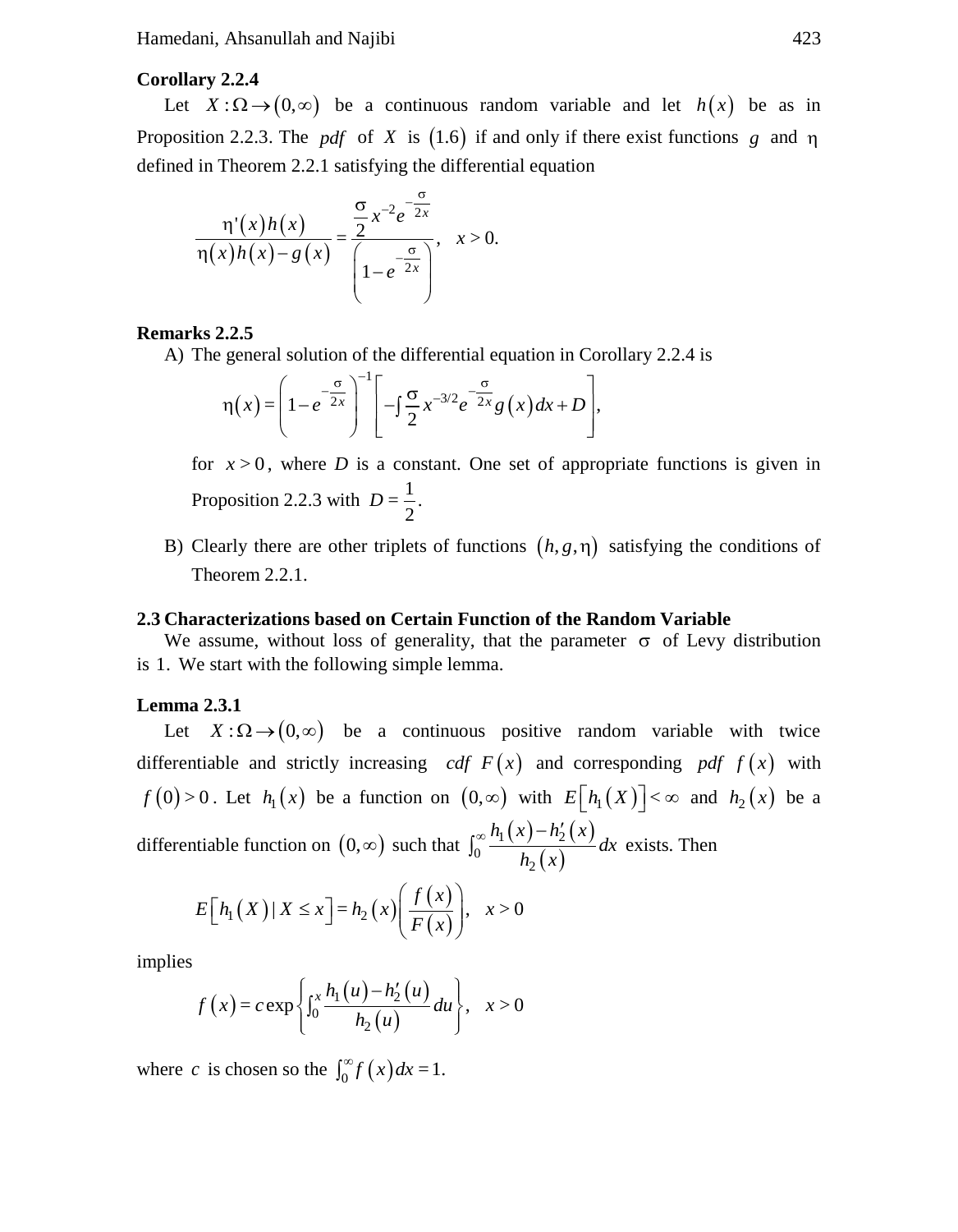#### **Proof:**

The proof is straightforward and will be omitted.

# **Proposition 2.3.2**

Let  $X : \Omega \to (0, \infty)$  be a positive continuous random variable with twice differentiable and strictly increasing *cdf*  $F(x)$  and corresponding *pdf*  $f(x)$  with  $f(0)$  > 0 . Then

$$
E\left[X^{-\left(k+\frac{1}{2}\right)}\,|\,X\leq x\right]=h_2\left(x\right)\left(\frac{f\left(x\right)}{F\left(x\right)}\right),\quad x>0,\tag{2.3.1}
$$

where  $h_2(x) = 2^{-2} \sum_{j=0}^{k} \frac{k!}{(k-j)!} (2x)^{j}$  $\frac{1}{2}$   $\frac{1}{2}$   $\left(\frac{1}{2} + 3\right)$  $\sum_{i=2}^{k} (x) = 2^{-2} \sum_{j=0}^{k} \frac{k!}{(k-j)!} (2x)^{-(k-j)^2}$  $=2^{k-\frac{1}{2}}\sum_{j=0}^{k} \frac{k!}{(k-j)!} (2$  $\sum_{j=0}^{k-1} \frac{k!}{(k-i)!} (2x)^{-(k-j)}$  $h_2(x) = 2^{k - \frac{1}{2}} \sum_{j=0}^k \frac{k!}{(k-j)!} (2x)$  $\int_{-2}^{-1} \sum_{j=0}^{k} \frac{k!}{(k-j)!} (2x)^{-\left(k-j-\frac{3}{2}\right)}$  if and only if  $f(x)$ 1  $=\frac{1}{\sqrt{2}}x^{-3/2}e^{-\frac{1}{2}}$ 2  $f(x) = \frac{1}{\sqrt{x}} x^{-3/2} e^{-\frac{1}{2x}}$  $\pi$ ,  $x > 0$ .

#### **Proof:**

If X has pdf 
$$
f(x) = \frac{1}{\sqrt{2\pi}} x^{-3/2} e^{-\frac{1}{2x}}
$$
,  $x > 0$ , then  
\n
$$
F(x) E\left[ X^{-\left(k + \frac{1}{2}\right)} | X \leq x \right] = \int_0^x \frac{1}{\sqrt{2\pi}} u^{-\left(k + \frac{1}{2}\right)} u^{-3/2} e^{-\frac{1}{2u}} du
$$
\n
$$
= \frac{1}{\sqrt{2\pi}} \int_0^x u^{-(k+2)} e^{-\frac{1}{2u}} du
$$
\n
$$
= \frac{2^{k+1}}{\sqrt{2\pi}} \int_{\frac{x}{2x}}^{\frac{x}{2x}} t^{k} e^{-t} dt
$$
\n
$$
= \frac{2^{k+1}}{\sqrt{2\pi}} e^{-\frac{1}{2x}} \left[ \sum_{j=0}^k \frac{k!}{(k-j)!} \left( \frac{1}{2x} \right)^{k-j} \right]
$$
\n
$$
= h_2(x) \left( \frac{1}{\sqrt{2\pi}} x^{-3/2} e^{-\frac{1}{2x}} \right),
$$

where  $h_2(x) = 2^{-2} \sum_{j=0}^{k} \frac{k!}{(k-j)!} (2x)^{j}$  $\frac{1}{2}$   $\frac{1}{2}$   $\left(\frac{1}{2} + 3\right)$  $\sum_{i=2}^{k} (x) = 2^{-2} \sum_{j=0}^{k} \frac{k!}{(k-j)!} (2x)^{-(k-j)^2}$  $=2^{k-\frac{1}{2}}\sum_{j=0}^{k} \frac{k!}{(k-j)!}(2x)^{-\left(k-j-\frac{3}{2}\right)}.$  $\sum_{j=0}^{k-1} \frac{k!}{(k-i)!} (2x)^{-(k-j)}$  $h_2(x) = 2^{k - \frac{1}{2}} \sum_{j=0}^k \frac{k!}{(k-j)!} (2x)$  $-\frac{1}{2}\sum_{j=0}^{k} \frac{k!}{(k-j)!} (2x)^{-\left(k-j-\frac{3}{2}\right)}$ . Thus, (2.3.1) holds.

Now, suppose (2.3.1) holds with

$$
h_2(x) = 2^{k-\frac{1}{2}} \sum_{j=0}^k \frac{k!}{(k-j)!} (2x)^{-\left(k-j-\frac{3}{2}\right)}.
$$